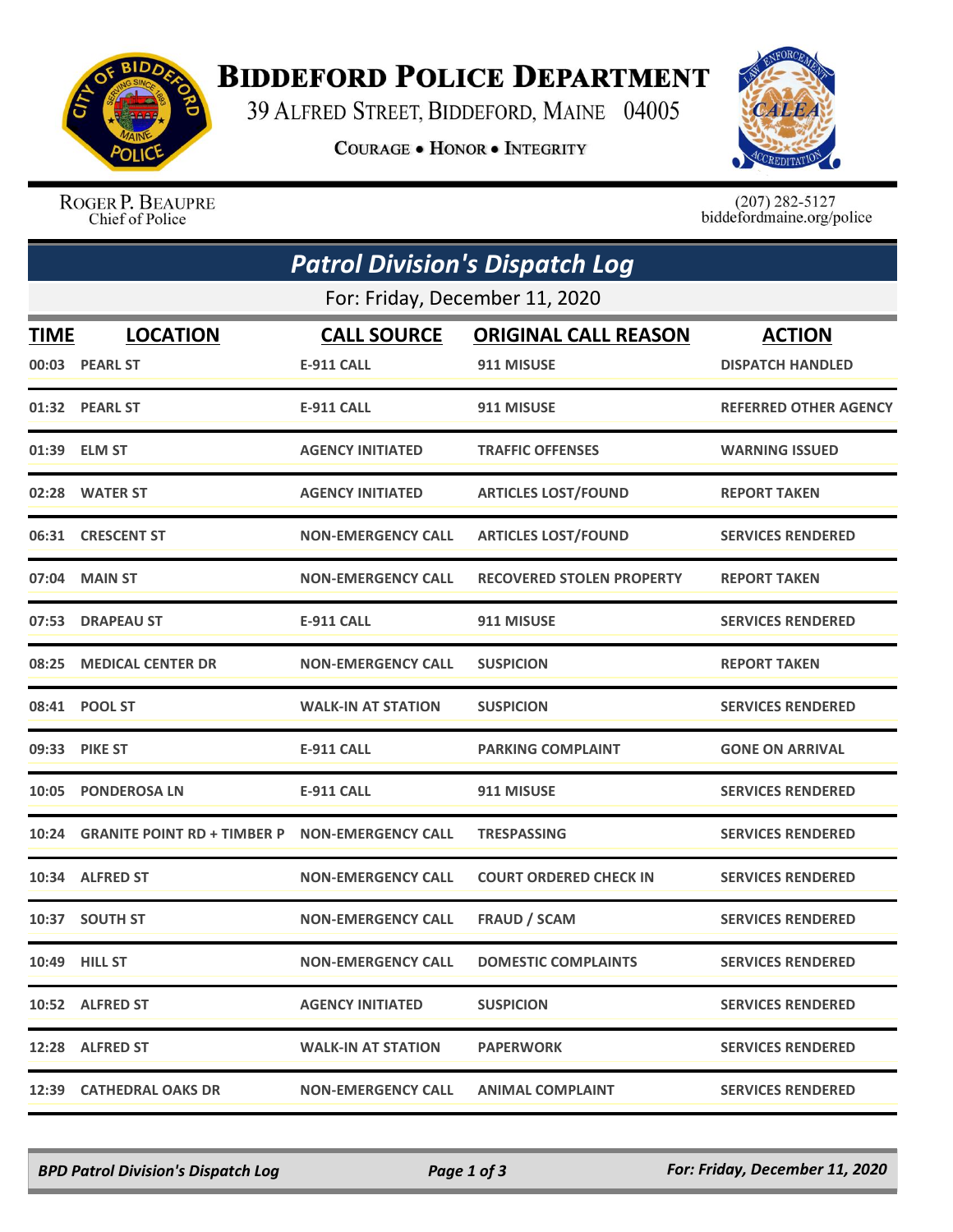| <b>TIME</b> | <b>LOCATION</b>                                                                                                   | <b>CALL SOURCE</b>        | <b>ORIGINAL CALL REASON</b>                                             | <b>ACTION</b>                |  |  |
|-------------|-------------------------------------------------------------------------------------------------------------------|---------------------------|-------------------------------------------------------------------------|------------------------------|--|--|
|             | 12:42 MARINER WAY                                                                                                 | <b>E-911 CALL</b>         | 911 MISUSE                                                              | <b>SERVICES RENDERED</b>     |  |  |
|             | 13:27 GRAHAM ST                                                                                                   | <b>AGENCY INITIATED</b>   | <b>PAPERWORK</b>                                                        | <b>PAPERWORK NOT SERVED</b>  |  |  |
|             | 13:30 ALFRED ST                                                                                                   | <b>NON-EMERGENCY CALL</b> | <b>COVID-19 VIOLATION</b>                                               | <b>REFERRED OTHER AGENCY</b> |  |  |
|             | 13:50 ELM ST                                                                                                      | <b>NON-EMERGENCY CALL</b> | <b>ARTICLES LOST/FOUND</b>                                              | <b>REPORT TAKEN</b>          |  |  |
|             | 13:53 PINE ST                                                                                                     | <b>E-911 CALL</b>         | 911 MISUSE                                                              | <b>SERVICES RENDERED</b>     |  |  |
|             | 14:10 SOUTH ST                                                                                                    | <b>NON-EMERGENCY CALL</b> | <b>PARKING COMPLAINT</b>                                                | <b>SERVICES RENDERED</b>     |  |  |
|             | 14:22 RATHIER ST                                                                                                  | <b>E-911 CALL</b>         | <b>WARRANT ARREST</b>                                                   | <b>ARREST(S) MADE</b>        |  |  |
|             |                                                                                                                   |                           | OFFENDER: BOBBI JEANNE BOUTHOT  AGE: 30  RESIDENT OF: BIDDEFORD, ME     |                              |  |  |
|             | <b>CHARGE: CRIMINAL TRESPASS</b><br>CHARGE: VIOLATING CONDITION OF RELEASE<br><b>CHARGE: WARRANT ARREST</b>       |                           |                                                                         |                              |  |  |
|             | 14:37 ELM ST                                                                                                      | <b>NON-EMERGENCY CALL</b> | <b>THEFT/PHONE CALL ONLY</b>                                            | <b>REPORT TAKEN</b>          |  |  |
|             | 15:07 GRAHAM ST                                                                                                   | <b>NON-EMERGENCY CALL</b> | <b>CHECK WELFARE</b>                                                    | <b>SERVICES RENDERED</b>     |  |  |
|             | <b>15:47 PIKE ST</b>                                                                                              | <b>AGENCY INITIATED</b>   | <b>PAPERWORK</b>                                                        | <b>NEGATIVE CONTACT</b>      |  |  |
|             | 16:29 ST MARYS ST                                                                                                 | <b>NON-EMERGENCY CALL</b> | <b>SUSPICION</b>                                                        | <b>UNFOUNDED</b>             |  |  |
|             | 16:39 WEST ST + HILL ST                                                                                           | <b>AGENCY INITIATED</b>   | <b>TRAFFIC OFFENSES</b>                                                 | <b>WARNING ISSUED</b>        |  |  |
|             | <b>16:43 MAIN ST</b>                                                                                              | <b>NON-EMERGENCY CALL</b> | <b>TRESPASSING</b>                                                      | <b>SERVICES RENDERED</b>     |  |  |
|             | 17:42 FOSS ST + POOL ST                                                                                           | <b>AGENCY INITIATED</b>   | <b>DRUG</b>                                                             | <b>SUMMONS ISSUED</b>        |  |  |
|             | OFFENDER: RYAN M RICHARDS  AGE: 30  RESIDENT OF: GRAY, ME<br><b>CHARGE: UNLAWFUL POSSESSION OF SCHEDULED DRUG</b> |                           |                                                                         |                              |  |  |
| 18:15       | <b>BRADBURY ST</b>                                                                                                | <b>NON-EMERGENCY CALL</b> | <b>DOMESTIC COMPLAINTS</b>                                              | <b>REPORT TAKEN</b>          |  |  |
| 18:18       | <b>MAY ST</b>                                                                                                     | <b>NON-EMERGENCY CALL</b> | <b>DOMESTIC COMPLAINTS</b>                                              | <b>ARREST(S) MADE</b>        |  |  |
|             |                                                                                                                   |                           | OFFENDER: JOSHUA NATHANIEL BOUCHER  AGE: 35  RESIDENT OF: BIDDEFORD, ME |                              |  |  |
|             | CHARGE: DOMESTIC VIOLENCE ASSAULT                                                                                 |                           |                                                                         |                              |  |  |
|             | 18:38 ALFRED ST                                                                                                   | <b>NON-EMERGENCY CALL</b> | <b>DISTURBANCE / NOISE</b>                                              | <b>FIELD INTERVIEW</b>       |  |  |
|             | 19:52 ALFRED ST                                                                                                   | <b>NON-EMERGENCY CALL</b> | <b>TRESPASSING</b>                                                      | <b>SERVICES RENDERED</b>     |  |  |
|             | 20:15 ALFRED ST                                                                                                   | <b>E-911 CALL</b>         | <b>SUSPICION</b>                                                        | <b>GONE ON ARRIVAL</b>       |  |  |
|             | 20:28 ALFRED ST                                                                                                   | <b>NON-EMERGENCY CALL</b> | <b>COURT ORDERED CHECK IN</b>                                           | <b>SERVICES RENDERED</b>     |  |  |
|             | 20:39 MILE STRETCH RD + GILBERT PL AGENCY INITIATED                                                               |                           | <b>TRAFFIC OFFENSES</b>                                                 | <b>WARNING ISSUED</b>        |  |  |
|             |                                                                                                                   |                           |                                                                         |                              |  |  |

*BPD Patrol Division's Dispatch Log Page 2 of 3 For: Friday, December 11, 2020*